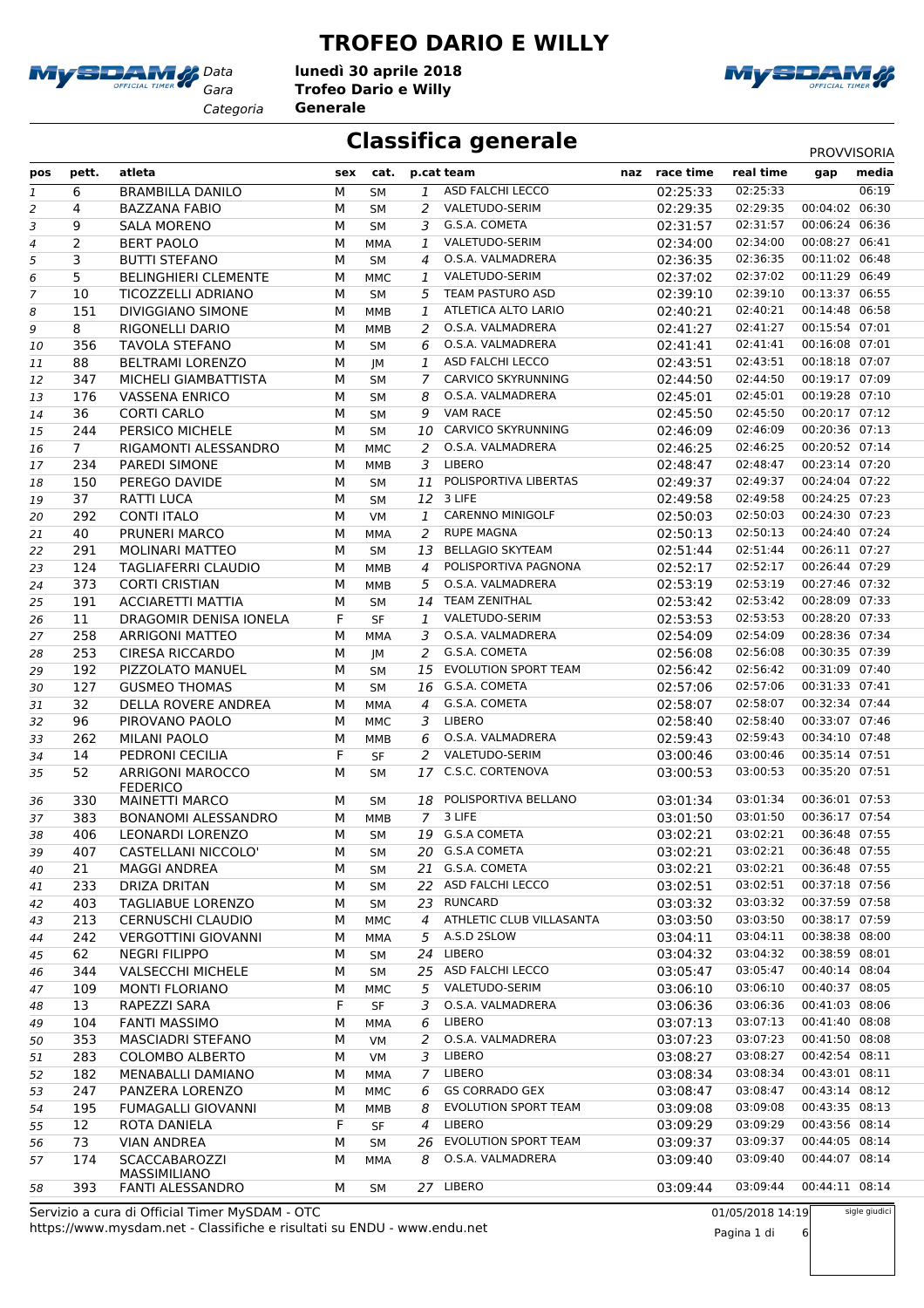| pos | pett. | atleta                      | sex | cat.        |                | p.cat team                      | naz | race time | real time                           | gap            | media |
|-----|-------|-----------------------------|-----|-------------|----------------|---------------------------------|-----|-----------|-------------------------------------|----------------|-------|
| 59  | 199   | PIU LAZZARO                 | М   | MMB         | 9              | TEAM PASTURO ASD                |     | 03:11:01  | 03:11:01                            | 00:45:28 08:18 |       |
| 60  | 374   | RONCALLI GIORGIO            | М   | MMC         | 7              | ASD RUNNERS BERGAMO             |     | 03:11:09  | 03:11:09                            | 00:45:36 08:18 |       |
| 61  | 401   | <b>GANDOLFI ANDREA</b>      | М   | SM          | 28             | O.S.A. VALMADRERA               |     | 03:11:32  | 03:11:32                            | 00:45:59 08:19 |       |
| 62  | 118   | <b>BOLIS DIEGO</b>          | М   | <b>SM</b>   | 29             | EVOLUTION SPORT TEAM            |     | 03:11:46  | 03:11:46                            | 00:46:13 08:20 |       |
| 63  | 105   | <b>BARONI ANTONIO</b>       | М   | <b>O60M</b> | 1              | VALETUDO-SERIM                  |     | 03:11:53  | 03:11:53                            | 00:46:20 08:20 |       |
| 64  | 149   | <b>LORELLO IVAN</b>         | М   | MMB         | 10             | NUOVA ATLETICA SAMVERGA         |     | 03:12:07  | 03:12:07                            | 00:46:34 08:21 |       |
| 65  | 265   | RIGONELLI DANIELE           | М   | MMA         | 9              | O.S.A. VALMADRERA               |     | 03:12:58  | 03:12:58                            | 00:47:25 08:23 |       |
| 66  | 183   | PIETRELLA MARCO             | М   | MMB         | 11             | <b>IMMOBILIARE ZIO MAO</b>      |     | 03:13:12  | 03:13:12                            | 00:47:39 08:23 |       |
| 67  | 203   | SANTAMBROGIO MATTIA         | М   | MMB         | 12             | ERBASPORT                       |     | 03:13:15  | 03:13:15                            | 00:47:42 08:24 |       |
| 68  | 197   | ROTA AUGUSTO                | М   | VM          | $\overline{4}$ | G.S.AVIS OGGIONO                |     | 03:13:21  | 03:13:21                            | 00:47:48 08:24 |       |
| 69  | 166   | PIROVANO ANDREA             | М   | MMA         | 10             | O.S.A. VALMADRERA               |     | 03:13:35  | 03:13:35                            | 00:48:02 08:24 |       |
|     |       | <b>DONADONI DANIELE</b>     |     |             |                | TEAM PASTURO ASD                |     |           | 03:13:37                            | 00:48:04 08:25 |       |
| 70  | 47    |                             | М   | MMC         | 8              | VALETUDO-SERIM                  |     | 03:13:37  | 03:13:40                            | 00:48:07 08:25 |       |
| 71  | 116   | <b>GROSSI PAOLO</b>         | М   | SM          | 30             |                                 |     | 03:13:40  |                                     |                |       |
| 72  | 269   | <b>BIANCHI SILVIO</b>       | М   | MMB         | 13             | TATAWINNER                      |     | 03:13:50  | 03:13:50                            | 00:48:17 08:25 |       |
| 73  | 71    | <b>BIGONI DARIO</b>         | М   | MMB         | 14             | ASD RUNNERS BERGAMO             |     | 03:13:53  | 03:13:53                            | 00:48:20 08:25 |       |
| 74  | 33    | <b>ACQUISTAPACE ALFREDO</b> | М   | MMC         | 9              | VALETUDO-SERIM                  |     | 03:14:11  | 03:14:11                            | 00:48:38 08:26 |       |
| 75  | 102   | <b>BIADA STEFANO</b>        | М   | <b>MMA</b>  | 11             | ATLETICA ROTALIANA              |     | 03:15:56  | 03:15:56                            | 00:50:23 08:31 |       |
| 76  | 179   | <b>RIVA MATTEO</b>          | М   | JM          | 3              | POLISPORTIVA PAGNONA            |     | 03:15:58  | 03:15:58                            | 00:50:25 08:31 |       |
| 77  | 261   | LOMBARDINI LUCA             | М   | <b>MMC</b>  | 10             | O.S.A. VALMADRERA               |     | 03:16:01  | 03:16:01                            | 00:50:28 08:31 |       |
| 78  | 352   | <b>FIORETTA SERGIO</b>      | М   | <b>SM</b>   | 31             | O.S.A. VALMADRERA               |     | 03:16:07  | 03:16:07                            | 00:50:34 08:31 |       |
| 79  | 43    | <b>COPELLI MASSIMILIANO</b> | М   | MMB         | 15             | ATLETICA BARILLA                |     | 03:17:18  | 03:17:18                            | 00:51:45 08:34 |       |
| 80  | 397   | <b>SALA MARIO</b>           | М   | MMC         | 11             | <b>EVOLUTION SPORT TEAM</b>     |     | 03:18:27  | 03:18:27                            | 00:52:54 08:37 |       |
| 81  | 325   | ANDREOTTI ROBERTO           | М   | VM          | 5              | G.P.L. GALBIATE                 |     | 03:18:51  | 03:18:51                            | 00:53:18 08:38 |       |
| 82  | 336   | <b>FERRI UMBERTO</b>        | М   | MMC         | 12             | <b>SGURBATT RUNNERS</b>         |     | 03:18:55  | 03:18:55                            | 00:53:22 08:38 |       |
| 83  | 230   | <b>ZOCCATELLI FABIO</b>     | М   | MMA         |                | 12 TEAM ZENITHAL                |     | 03:19:15  | 03:19:15                            | 00:53:42 08:39 |       |
| 84  | 161   | <b>MASCIADRI ROBERTO</b>    | М   | VM          | 6              | O.S.A. VALMADRERA               |     | 03:20:10  | 03:20:10                            | 00:54:37 08:42 |       |
| 85  | 252   | <b>DEGIORGIO RUBEN</b>      | М   | MMA         | 13             | LIBERO                          |     | 03:20:14  | 03:20:14                            | 00:54:41 08:42 |       |
| 86  | 266   | RONDINELLI ROBERTO          | М   | MMC         |                | 13 O.S.A. VALMADRERA            |     | 03:20:19  | 03:20:19                            | 00:54:46 08:42 |       |
| 87  | 141   | PAPIS ALESSANDRO            | М   | <b>SM</b>   | 32             | MONTANAIA RACING                |     | 03:20:20  | 03:20:20                            | 00:54:47 08:42 |       |
| 88  | 115   | <b>GONELLA CESARE</b>       | М   | MMB         | 16             | FIDAL                           |     | 03:20:46  | 03:20:46                            | 00:55:13 08:43 |       |
| 89  | 139   | <b>MATTAVELLI IGOR</b>      | М   | MMB         |                | 17 SGURBATT RUNNERS             |     | 03:21:12  | 03:21:12                            | 00:55:39 08:44 |       |
| 90  | 81    | <b>CURNIS NAZARENO</b>      | М   | MMB         | 18             | LIBERO                          |     | 03:21:40  | 03:21:40                            | 00:56:07 08:46 |       |
| 91  | 168   | REDAELLI MANUELE            | М   | MMB         | 19             | O.S.A. VALMADRERA               |     | 03:21:45  | 03:21:45                            | 00:56:12 08:46 |       |
| 92  | 54    | EPIS AGOSTINO               | М   | MMC         | 14             | CARVICO SKYRUNNING              |     | 03:21:46  | 03:21:46                            | 00:56:13 08:46 |       |
| 93  | 358   | VASSENA ALBERTO             | М   | <b>MMA</b>  | 14             | O.S.A. VALMADRERA               |     | 03:21:47  | 03:21:47                            | 00:56:14 08:46 |       |
| 94  | 15    | PENSA PATRIZIA              | F   | MF          | 1              | ASD POLISPORTIVA BESANESE       |     | 03:22:04  | 03:22:04                            | 00:56:31 08:47 |       |
| 95  | 328   | <b>GALLI ANGELO</b>         | М   | SM          |                | 33 G.S.A. COMETA                |     | 03:23:54  | 03:23:54                            | 00:58:21 08:51 |       |
| 96  | 337   | <b>TARABINI SALVATORE</b>   | М   | <b>O60M</b> | 2              | <b>CSI MORBEGNO</b>             |     | 03:23:54  | 03:23:54                            | 00:58:21 08:51 |       |
| 97  | 362   | <b>PARISI RICCARDO</b>      | М   | <b>MMC</b>  |                | 15 VALETUDO-SERIM               |     | 03:23:58  | 03:23:58                            | 00:58:25 08:52 |       |
| 98  |       | 217 CAZZANIGA PAOLO         | M   | MMA         |                | 15 G.S.A. COMETA                |     |           | 03:24:10  03:24:10  00:58:37  08:52 |                |       |
|     | 163   | <b>MERLO FRANCESCO</b>      | М   | SM          |                | 34 O.S.A. VALMADRERA            |     | 03:24:41  | 03:24:41                            | 00:59:08 08:53 |       |
| 99  | 28    | STAFFIERI ALESSIO           |     |             |                | 35 AMICI DELLO SPORT BRIOSCO    |     | 03:24:52  | 03:24:52                            | 00:59:19 08:54 |       |
| 100 |       |                             | М   | SM          |                | 16 G.S.A. COMETA                |     |           | 03:24:59                            | 00:59:26 08:54 |       |
| 101 | 313   | <b>BERETTA MASSIMO</b>      | М   | MMA         |                | 20 SPARTACUS TRIATHLON LECCO    |     | 03:24:59  | 03:25:20                            | 00:59:47 08:55 |       |
| 102 | 198   | <b>ALOISIO MARCO</b>        | М   | MMB         |                |                                 |     | 03:25:20  | 03:25:36                            | 01:00:03 08:56 |       |
| 103 | 128   | <b>BERTOLDINI GIOVANNI</b>  | М   | VM          | 7              | AS PREMANA                      |     | 03:25:36  |                                     |                |       |
| 104 | 408   | LEONARDI ARIANNA            | М   | MMA         |                | 17 RUNCARD<br>O.S.A. VALMADRERA |     | 03:26:18  | 03:26:18                            | 01:00:45 08:58 |       |
| 105 | 260   | <b>FUMAGALLI GABRIELE</b>   | М   | MMB         | 21             |                                 |     | 03:26:19  | 03:26:19                            | 01:00:46 08:58 |       |
| 106 | 125   | <b>DONDI MICHELE</b>        | М   | SM          | 36             | LIBERO                          |     | 03:26:45  | 03:26:45                            | 01:01:13 08:59 |       |
| 107 | 49    | PANZERI LUCA                | М   | MMC         |                | 16 RUNCARD                      |     | 03:27:01  | 03:27:01                            | 01:01:28 09:00 |       |
| 108 | 129   | NAVA MARCO                  | М   | MMC         | 17             | LIBERO                          |     | 03:27:04  | 03:27:04                            | 01:01:31 09:00 |       |
| 109 | 399   | <b>FACCINETTO NICOLA</b>    | М   | SM          |                | 37 TEAM VIBRAM                  |     | 03:27:22  | 03:27:22                            | 01:01:49 09:00 |       |
| 110 | 205   | MAFFEIS ANDREA              | М   | MMA         | 18             | <b>RUNNERS DESIO</b>            |     | 03:27:31  | 03:27:31                            | 01:01:58 09:01 |       |
| 111 | 286   | CASTAGNA MASSIMO            | М   | MMC         | 18             | <b>MC70</b>                     |     | 03:27:37  | 03:27:37                            | 01:02:04 09:01 |       |
| 112 | 369   | MICHELI UMBERTO             | М   | ММС         | 19             | LIBERO                          |     | 03:27:37  | 03:27:37                            | 01:02:04 09:01 |       |
| 113 | 58    | DE CAPITANI SERGIO          | М   | VM          | 8              | G.S.AVIS OGGIONO                |     | 03:27:48  | 03:27:48                            | 01:02:15 09:02 |       |
| 114 | 400   | <b>MAINETTI ERNESTO</b>     | М   | SM          | 38             | O.S.A. VALMADRERA               |     | 03:28:15  | 03:28:15                            | 01:02:42 09:03 |       |
| 115 | 84    | <b>QUARTI MARCO MAURO</b>   | М   | VM          | 9              | VALETUDO-SERIM                  |     | 03:28:50  | 03:28:50                            | 01:03:17 09:04 |       |
| 116 | 368   | <b>BORLA ENEA</b>           | М   | MMC         | 20             | SPORT RACE VALTELLINA           |     | 03:28:55  | 03:28:55                            | 01:03:22 09:05 |       |
| 117 | 72    | LAVELLI MARCO               | М   | SM          | 39             | <b>BAR VITALI</b>               |     | 03:28:59  | 03:28:59                            | 01:03:27 09:05 |       |
| 118 | 218   | FIORONI MASSIMO             | М   | MMC         | 21             | RUNCARD                         |     | 03:29:01  | 03:29:01                            | 01:03:28 09:05 |       |
| 119 | 45    | ROTA GIOVANNI               | М   | VM          | 10             | LIBERO                          |     | 03:29:01  | 03:29:01                            | 01:03:28 09:05 |       |
| 120 | 175   | TEGIACCHI CARLO             | М   | VM          | 11             | O.S.A. VALMADRERA               |     | 03:29:16  | 03:29:16                            | 01:03:43 09:05 |       |
| 121 | 41    | <b>BECCALLI MARCO</b>       | М   | MMB         |                | 22 VAM RACE TEAM                |     | 03:29:44  | 03:29:44                            | 01:04:11 09:07 |       |
| 122 | 245   | <b>VALSECCHI CHRISTIAN</b>  | М   | MMA         |                | 19 RUNCARD                      |     | 03:29:48  | 03:29:48                            | 01:04:16 09:07 |       |

sigle giudici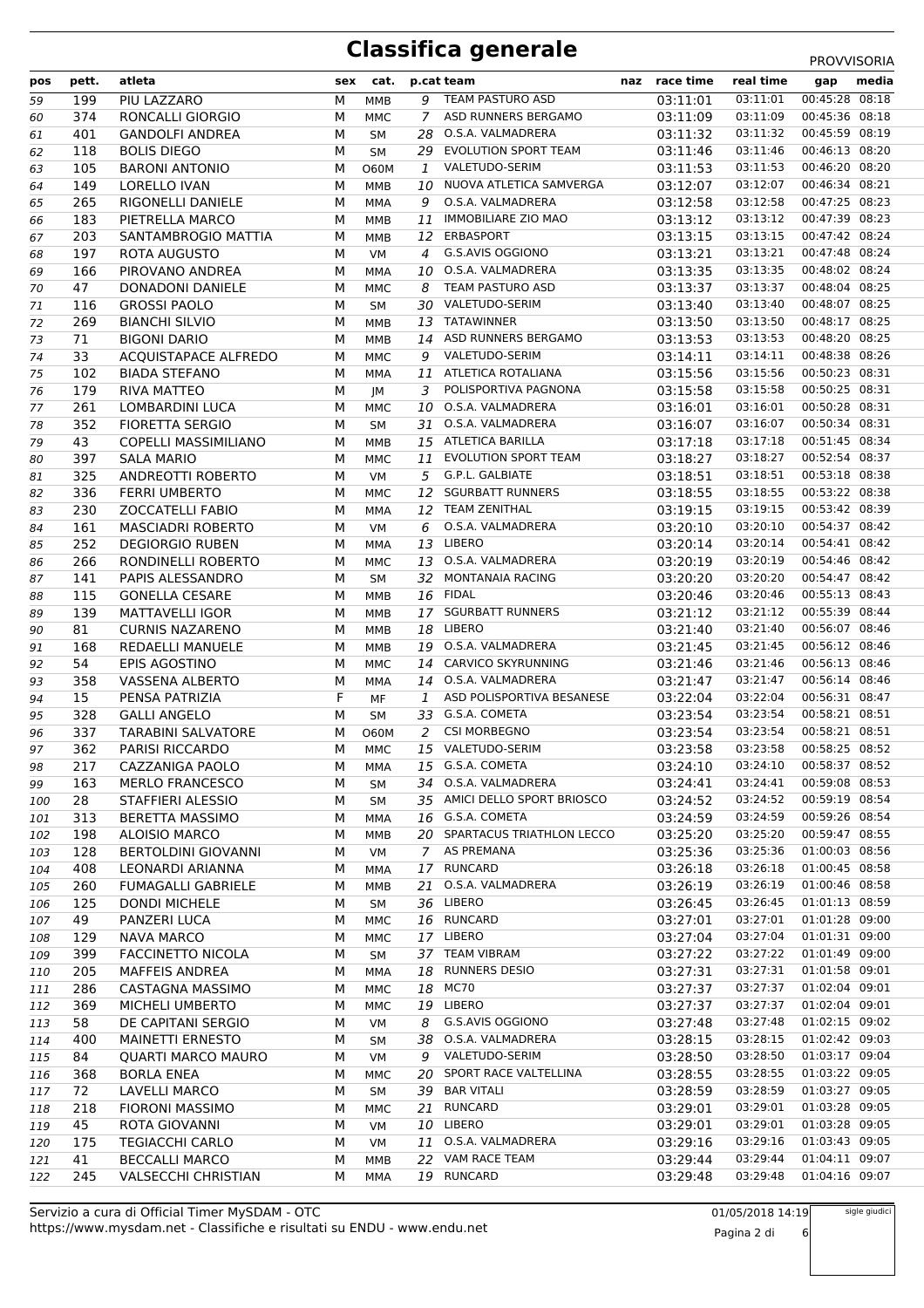| pos | pett. | atleta                      | sex | cat.        |    | p.cat team                  | naz | race time                           | real time | gap            | media |
|-----|-------|-----------------------------|-----|-------------|----|-----------------------------|-----|-------------------------------------|-----------|----------------|-------|
| 123 | 394   | <b>LONGHI ROBERTO</b>       | М   | <b>MMC</b>  |    | 22 G.P.L. GALBIATE          |     | 03:29:49                            | 03:29:49  | 01:04:16 09:07 |       |
| 124 | 378   | <b>CAVENAGHI GIUSEPPE</b>   | М   | MMB         | 23 | <b>GS ROGENO</b>            |     | 03:31:19                            | 03:31:19  | 01:05:47 09:11 |       |
| 125 | 153   | <b>BUTTI RENATO</b>         | М   | <b>O60M</b> | 3  | O.S.A. VALMADRERA           |     | 03:31:59                            | 03:31:59  | 01:06:26 09:12 |       |
| 126 | 158   | <b>GALBUSERA ALESSANDRO</b> | М   | MMC         | 23 | O.S.A. VALMADRERA           |     | 03:32:21                            | 03:32:21  | 01:06:48 09:13 |       |
| 127 | 354   | <b>REDAELLI ALBERTO</b>     | М   | <b>MMC</b>  |    | 24 O.S.A. VALMADRERA        |     | 03:33:00                            | 03:33:00  | 01:07:27 09:15 |       |
| 128 | 385   | <b>GATTINONI MAURO</b>      | M   | MMB         | 24 | CAI STRADA STORTA - BAR     |     | 03:33:25                            | 03:33:25  | 01:07:52 09:16 |       |
| 129 | 382   | <b>COLCIAGO FABRIZIO</b>    | М   | MMB         | 25 | <b>ALPINI CARATE</b>        |     | 03:34:12                            | 03:34:12  | 01:08:39 09:18 |       |
| 130 | 355   | <b>TASSONE FRANCESCO</b>    | М   | <b>MMC</b>  | 25 | O.S.A. VALMADRERA           |     | 03:34:34                            | 03:34:34  | 01:09:01 09:19 |       |
| 131 | 390   | <b>FIAMBERTI ROBERTO</b>    | М   | MMA         | 20 | <b>GRUPPO ETHOS RUNNING</b> |     | 03:34:37                            | 03:34:37  | 01:09:04 09:19 |       |
| 132 | 391   | <b>MAGGIONI GIANLUCA</b>    | М   | <b>MMC</b>  | 26 | ASD FALCHI LECCO            |     | 03:34:52                            | 03:34:52  | 01:09:19 09:20 |       |
| 133 | 270   | <b>MONDO DANILO</b>         | M   | <b>SM</b>   | 40 | <b>RUNCARD</b>              |     | 03:35:00                            | 03:35:00  | 01:09:27 09:20 |       |
| 134 | 279   | <b>MAINO ROBERTO</b>        | М   | MMB         | 26 | 3 LIFE                      |     | 03:35:02                            | 03:35:02  | 01:09:29 09:20 |       |
| 135 | 377   | <b>MOSCA EMANUELE</b>       | М   | MMA         | 21 | CAMA GROUP POLISPORTIVA     |     | 03:35:05                            | 03:35:05  | 01:09:32 09:21 |       |
| 136 | 138   | PELLEGATA LUCA              | М   | MMB         |    | 27 G.S.AVIS OGGIONO         |     | 03:35:11                            | 03:35:11  | 01:09:38 09:21 |       |
| 137 | 388   | <b>CASATI PAOLO</b>         | М   | MMB         | 28 | G.P.L. GALBIATE             |     | 03:35:21                            | 03:35:21  | 01:09:48 09:21 |       |
| 138 | 187   | <b>BIFFI GIANPAOLO</b>      | М   | MMC         |    | 27 G.S.AVIS OGGIONO         |     | 03:35:22                            | 03:35:22  | 01:09:49 09:21 |       |
| 139 | 317   | POGGIONI ANDREA             | М   | <b>MMC</b>  | 28 | <b>RUNNERS VALBOSSA</b>     |     | 03:35:24                            | 03:35:24  | 01:09:51 09:21 |       |
| 140 | 324   | PRINO MARCO                 | M   | MMA         |    | 22 ATHLETIC CLUB VILLASANTA |     | 03:35:30                            | 03:35:30  | 01:09:57 09:22 |       |
| 141 | 103   | <b>PESCE GABRIELE</b>       | М   | MMC         | 29 | ATHLETIC TEAM LARIO COMO    |     | 03:36:00                            | 03:36:00  | 01:10:27 09:23 |       |
| 142 | 221   | <b>GILARDI PAOLO</b>        | М   | MMA         | 23 | <b>SGURBATT RUNNERS</b>     |     | 03:36:04                            | 03:36:04  | 01:10:31 09:23 |       |
| 143 | 189   | PERCIANTE LUIGI             | M   | MMC         |    | 30 LIBERO                   |     | 03:36:11                            | 03:36:11  | 01:10:38 09:23 |       |
|     | 173   | SANSONE STEFANO             | М   | VM          |    | 12 O.S.A. VALMADRERA        |     | 03:37:02                            | 03:37:02  | 01:11:29 09:26 |       |
| 144 | 318   | <b>BRIOSCHI PIETRO</b>      | M   |             | 41 | LIBERO                      |     | 03:37:17                            | 03:37:17  | 01:11:44 09:26 |       |
| 145 | 290   | <b>ZONTA EDOARDO</b>        |     | <b>SM</b>   | 31 | <b>TEAM OTC</b>             |     | 03:37:36                            | 03:37:36  | 01:12:04 09:27 |       |
| 146 | 172   |                             | М   | MMC         |    | 42 O.S.A. VALMADRERA        |     | 03:38:00                            | 03:38:00  | 01:12:28 09:28 |       |
| 147 |       | <b>RUSCONI ANDREA</b>       | М   | <b>SM</b>   |    | LIBERO                      |     | 03:38:28                            | 03:38:28  | 01:12:55 09:29 |       |
| 148 | 299   | PIROVANO LORENZO            | М   | <b>MMB</b>  | 29 |                             |     |                                     |           | 01:12:57 09:29 |       |
| 149 | 131   | <b>RIBONI GIULIO</b>        | М   | <b>MMC</b>  | 32 | LIBERO                      |     | 03:38:30                            | 03:38:30  |                |       |
| 150 | 101   | ALDE' GIANCARLO             | М   | VM          | 13 | CORTENOVA                   |     | 03:38:42                            | 03:38:42  | 01:13:09 09:30 |       |
| 151 | 359   | PROIETTO MICHELE            | М   | <b>MMB</b>  | 30 | ANCHE LECCO                 |     | 03:38:43                            | 03:38:43  | 01:13:10 09:30 |       |
| 152 | 348   | <b>BUTTI JACOPO</b>         | M   | <b>SM</b>   | 43 | VAM RACE TEAM               |     | 03:39:04                            | 03:39:04  | 01:13:31 09:31 |       |
| 153 | 70    | <b>CASATI MASSIMO</b>       | М   | <b>O60M</b> | 4  | CARVICO SKYRUNNING          |     | 03:39:09                            | 03:39:09  | 01:13:36 09:31 |       |
| 154 | 289   | <b>RIGAMONTI MARCO</b>      | М   | JM          | 4  | G.S.AVIS OGGIONO            |     | 03:39:41                            | 03:39:41  | 01:14:08 09:33 |       |
| 155 | 304   | MINOSSI FLAVIO              | М   | MMA         | 24 | ASD MAGA                    |     | 03:39:54                            | 03:39:54  | 01:14:21 09:33 |       |
| 156 | 178   | MILANI ALESSANDRO           | М   | <b>MMC</b>  | 33 | <b>EVOLUTION SPORT TEAM</b> |     | 03:39:57                            | 03:39:57  | 01:14:24 09:33 |       |
| 157 | 360   | COLCIAGO LUCIA              | F   | <b>MF</b>   | 2  | O.S.A. VALMADRERA           |     | 03:40:00                            | 03:40:00  | 01:14:27 09:33 |       |
| 158 | 155   | <b>DOZIO LUIGI</b>          | M   | MMC         | 34 | O.S.A. VALMADRERA           |     | 03:40:03                            | 03:40:03  | 01:14:30 09:34 |       |
| 159 | 334   | FUMAGALLI ANDREA            | М   | MMA         |    | 25 LIBERO                   |     | 03:40:12                            | 03:40:12  | 01:14:39 09:34 |       |
| 160 | 75    | <b>COLOMBO FERRUCCIO</b>    | м   | MMB         |    | 31 G.P.L. GALBIATE          |     | 03:40:13                            | 03:40:13  | 01:14:40 09:34 |       |
| 161 | 284   | <b>TALARICO DEBORAH</b>     | F   | SF          |    | 5 3 LIFE                    |     | 03:40:14                            | 03:40:14  | 01:14:41 09:34 |       |
| 162 |       | 133 AFFINITO PASQUALE       |     | M MMA       |    | 26 RUNNERS DESIO            |     | 03:40:21  03:40:21  01:14:48  09:34 |           |                |       |
| 163 | 307   | <b>BRIGATTI DANIELE</b>     | М   | MMB         |    | 32 S.E.V. VALMADRERA        |     | 03:40:22                            | 03:40:22  | 01:14:49 09:34 |       |
| 164 | 210   | <b>BUTTI CHRISTIAN</b>      | М   | MMB         |    | 33 LIBERO                   |     | 03:40:28                            | 03:40:28  | 01:14:55 09:35 |       |
| 165 | 20    | RUSCONI DANIELE             | М   | SM          |    | 44 LIBERO                   |     | 03:40:33                            | 03:40:33  | 01:15:00 09:35 |       |
| 166 | 238   | <b>FERRARI STEFANO</b>      | М   | MMB         | 34 | CANOTTIERI MILANO           |     | 03:40:34                            | 03:40:34  | 01:15:01 09:35 |       |
| 167 | 367   | <b>GALLIANI ANDREA</b>      | М   | MMA         |    | 27 ASD GS S.GIUSEPPE        |     | 03:40:37                            | 03:40:37  | 01:15:04 09:35 |       |
| 168 | 159   | <b>GEROSA RICCARDO</b>      | м   | MMB         |    | 35 O.S.A. VALMADRERA        |     | 03:40:46                            | 03:40:46  | 01:15:13 09:35 |       |
| 169 | 300   | <b>CIANFRINI MASSIMO</b>    | М   | VM          | 14 | ASD RUNNERS BERGAMO         |     | 03:40:57                            | 03:40:57  | 01:15:24 09:36 |       |
| 170 | 76    | PANZERI MARIO               | М   | VM          | 15 | LIBERO                      |     | 03:41:05                            | 03:41:05  | 01:15:33 09:36 |       |
| 171 | 282   | <b>RIVA FABIO</b>           | М   | VM          |    | 16 CTL3                     |     | 03:41:08                            | 03:41:08  | 01:15:35 09:36 |       |
| 172 | 64    | <b>MAGENES GIUSEPPE</b>     | М   | MMC         | 35 | ASD POLISPORTIVA BESANESE   |     | 03:41:11                            | 03:41:11  | 01:15:38 09:36 |       |
| 173 | 226   | GILARDONI ALESSANDRO        | М   | VM          |    | 17 RUNCARD                  |     | 03:41:47                            | 03:41:47  | 01:16:14 09:38 |       |
| 174 | 306   | <b>BALESTRA IRENE</b>       | F   | SF          | 6  | S.E.V. VALMADRERA           |     | 03:41:49                            | 03:41:49  | 01:16:16 09:38 |       |
| 175 | 132   | <b>MANZOLI EMANUELA</b>     | F   | МF          | 3  | VALETUDO-SERIM              |     | 03:42:20                            | 03:42:20  | 01:16:47 09:39 |       |
| 176 | 251   | GIACOMUZZI DAVIDE           | М   | JM          | 5  | ASD ATLETICO BASTIA         |     | 03:42:36                            | 03:42:36  | 01:17:03 09:40 |       |
| 177 | 74    | <b>SCUTTI ANTONIO</b>       | М   | 060M        | 5  | ATHLETIC TEAM LARIO COMO    |     | 03:42:42                            | 03:42:42  | 01:17:09 09:40 |       |
| 178 | 171   | RIPAMONTI LUCA              | М   | MMC         | 36 | O.S.A. VALMADRERA           |     | 03:43:04                            | 03:43:04  | 01:17:31 09:41 |       |
| 179 | 287   | <b>VILLA MATTEO</b>         | М   | SM          |    | 45 S.E.C. CIVATE            |     | 03:43:13                            | 03:43:13  | 01:17:40 09:42 |       |
| 180 | 239   | <b>TURRIN LUCA</b>          | М   | SM          |    | 46 GIRO DELLE MURA CITTÀ DI |     | 03:43:17                            | 03:43:17  | 01:17:44 09:42 |       |
| 181 | 220   | <b>BIELLA GIANMARIO</b>     | М   | VM          | 18 | <b>RUNNERS DESIO</b>        |     | 03:43:38                            | 03:43:38  | 01:18:05 09:43 |       |
| 182 | 404   | <b>COLOMBO OMAR</b>         | М   | MMB         | 36 |                             |     | 03:44:00                            | 03:44:00  | 01:18:27 09:44 |       |
| 183 | 215   | <b>TEBALDI MASSIMO</b>      | М   | MMC         |    | 37 UP MISSAGLIA ASD         |     | 03:44:17                            | 03:44:17  | 01:18:44 09:45 |       |
| 184 | 122   | PEREGO ANDREA               | М   | MMB         |    | 37 AREND TEAM               |     | 03:44:29                            | 03:44:29  | 01:18:56 09:45 |       |
| 185 | 273   | <b>CECI ANDREA</b>          | М   | SM          |    | 47 CARVICO SKYRUNNING       |     | 03:44:32                            | 03:44:32  | 01:18:59 09:45 |       |
| 186 | 379   | <b>TURATI PAOLO</b>         | М   | SM          |    | 48 OLYMPIC                  |     | 03:44:51                            | 03:44:51  | 01:19:18 09:46 |       |

sigle giudici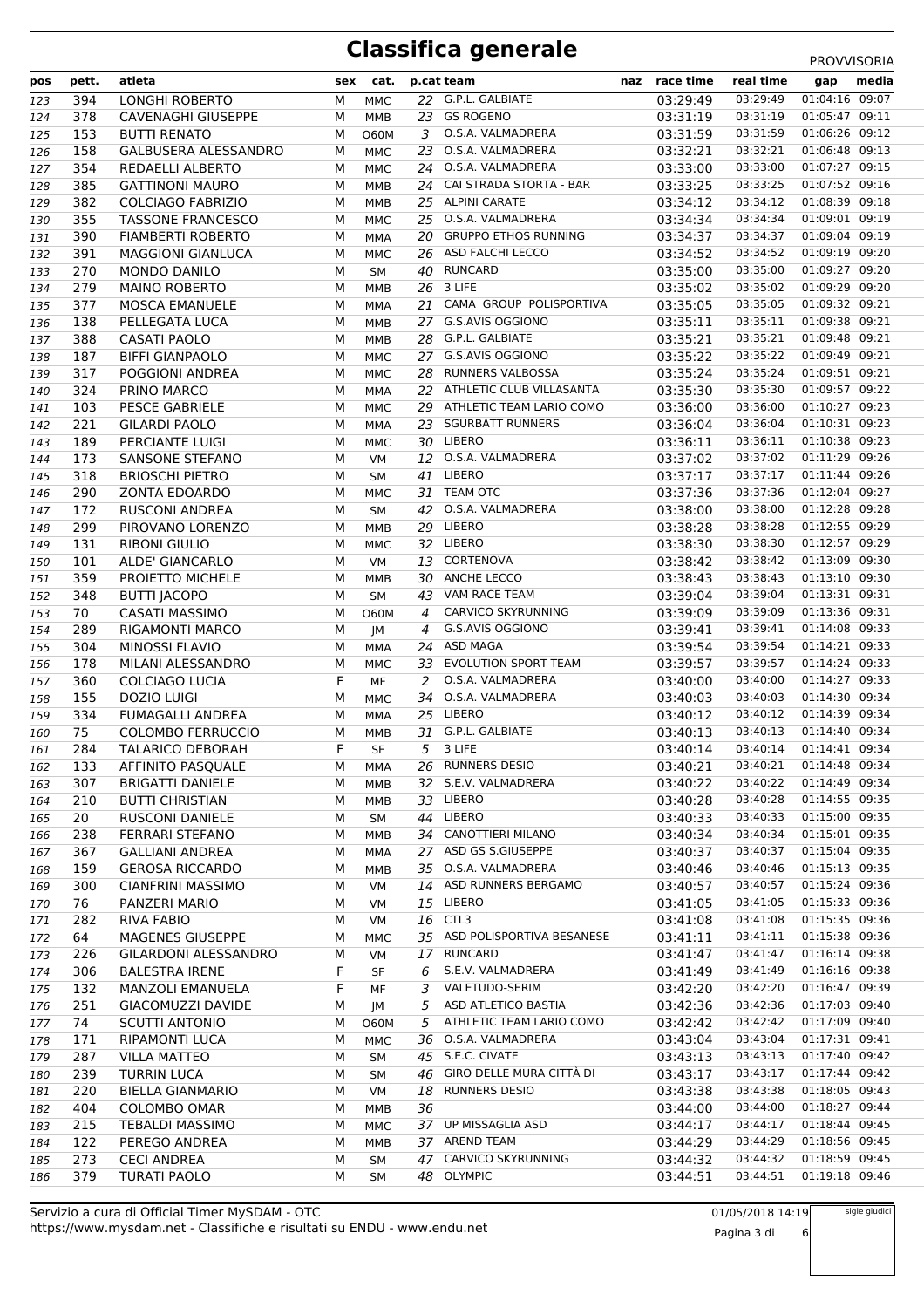| pos | pett. | atleta                        | sex | cat.        |     | p.cat team                      | naz race time                       | real time | gap            | media |
|-----|-------|-------------------------------|-----|-------------|-----|---------------------------------|-------------------------------------|-----------|----------------|-------|
| 187 | 89    | PIROVANO PAOLA                | F   | <b>SF</b>   |     | 7 ORTICA TEAM                   | 03:45:08                            | 03:45:08  | 01:19:35 09:47 |       |
| 188 | 111   | MANGILI IVO PAOLO             | М   | MMC         |     | 38 ATLETICA PRESEZZO            | 03:45:27                            | 03:45:27  | 01:19:54 09:48 |       |
| 189 | 77    | <b>NAVA ALESSIO</b>           | М   | VM          | 19  | <b>GS VIRTUS CALCO</b>          | 03:45:42                            | 03:45:42  | 01:20:09 09:48 |       |
| 190 | 298   | <b>MAURI CESARE</b>           | М   | MMB         |     | 38 TEAM OTC                     | 03:45:57                            | 03:45:57  | 01:20:24 09:49 |       |
| 191 | 405   | <b>VENINI ROMANO</b>          | М   | VM          |     | 20 O.S.A. VALMADRERA            | 03:46:02                            | 03:46:02  | 01:20:29 09:49 |       |
| 192 | 143   | DA VERO MASSIMO               | М   | <b>MMC</b>  | 39  | <b>GP VILLASANTESE</b>          | 03:46:03                            | 03:46:03  | 01:20:30 09:49 |       |
| 193 | 86    | <b>AGOSTONI MICHELE</b>       | М   | SM          | 49  | VAM RACE TEAM                   | 03:46:45                            | 03:46:45  | 01:21:12 09:51 |       |
| 194 | 200   | <b>FALZEI PIERO ANTONIO</b>   | М   | <b>VM</b>   |     | 21 G.S.AVIS OGGIONO             | 03:47:37                            | 03:47:37  | 01:22:04 09:53 |       |
| 195 | 61    | <b>GALLI ANDREA</b>           | М   | SM          | 50  | <b>GS VALGEROLA</b>             | 03:47:44                            | 03:47:44  | 01:22:11 09:54 |       |
| 196 | 329   | DE VITO VINCENZO              | М   | VM          |     | 22 ASD POLISPORTIVA SAN         | 03:47:48                            | 03:47:48  | 01:22:16 09:54 |       |
| 197 | 117   | COLOMBO LORENZO               | М   | SM          |     | 51 ATL. FRI.MA.S.               | 03:48:00                            | 03:48:00  | 01:22:27 09:54 |       |
| 198 | 241   | <b>MEINARDI FRANCESCO</b>     | М   | VM          | 23  | LIBERO                          | 03:48:34                            | 03:48:34  | 01:23:01 09:56 |       |
| 199 | 160   | <b>MAINETTI PIO</b>           | м   | <b>O60M</b> | 6   | O.S.A. VALMADRERA               | 03:49:30                            | 03:49:30  | 01:23:57 09:58 |       |
| 200 | 370   | <b>BELLOCCHIO FRANCESCO</b>   | М   | MMA         | 28. | <b>BIOCORRENDO AVIS</b>         | 03:50:02                            | 03:50:02  | 01:24:29 10:00 |       |
| 201 | 100   | <b>CROSINA MORIS</b>          | М   | MMC         |     | 40 ATLETICA S .MAURIZIO         | 03:50:09                            | 03:50:09  | 01:24:37 10:00 |       |
| 202 | 145   | <b>GIACOMUZZI GIUSEPPE</b>    | М   | VM          |     | 24 ASD ATLETICO BASTIA          | 03:50:13                            | 03:50:13  | 01:24:40 10:00 |       |
|     | 207   | <b>MELCHIORRI MARCO</b>       | М   | <b>VM</b>   | 25  | <b>KINOMANA</b>                 | 03:50:16                            | 03:50:16  | 01:24:43 10:00 |       |
| 203 | 363   | <b>MELCHIORRE LUIGI</b>       | М   | VM          | 26  | LIBERO                          | 03:50:36                            | 03:50:36  | 01:25:03 10:01 |       |
| 204 | 46    | <b>GATTI STEFANO GIOVANNI</b> | М   |             |     | 27 ASD SPORTIVA LANZADA         | 03:50:37                            | 03:50:37  | 01:25:04 10:01 |       |
| 205 |       | <b>TENTORI ANDREA</b>         | М   | VM          |     | 52 LIBERO                       | 03:50:39                            | 03:50:39  | 01:25:06 10:01 |       |
| 206 | 140   |                               |     | SM          |     | <b>BAR VITALI</b>               | 03:51:01                            | 03:51:01  | 01:25:28 10:02 |       |
| 207 | 147   | <b>GUALTERONI GIUSEPPE</b>    | М   | <b>MMA</b>  | 29  | 28 ASD POLISPORTIVA SAN         |                                     |           | 01:25:52 10:03 |       |
| 208 | 309   | PILLININI GRAZIANO            | М   | VM          |     |                                 | 03:51:25                            | 03:51:25  |                |       |
| 209 | 263   | PIFFARI FELICE                | М   | <b>MMC</b>  | 41  | O.S.A. VALMADRERA               | 03:51:36                            | 03:51:36  | 01:26:03 10:04 |       |
| 210 | 113   | <b>OLIVERO MICHELE</b>        | М   | MMB         | 39  | LIBERO                          | 03:51:43                            | 03:51:43  | 01:26:10 10:04 |       |
| 211 | 107   | PANZERI PIETRO                | М   | MMB         |     | 40 LIBERO                       | 03:51:43                            | 03:51:43  | 01:26:10 10:04 |       |
| 212 | 257   | <b>AGOSTONI STEFANO</b>       | М   | MMA         |     | 30 O.S.A. VALMADRERA            | 03:51:45                            | 03:51:45  | 01:26:12 10:04 |       |
| 213 | 144   | <b>GILARDI ANDREA</b>         | М   | MMA         |     | 31 S.E.C. CIVATE                | 03:52:18                            | 03:52:18  | 01:26:45 10:05 |       |
| 214 | 29    | <b>CORTI STEFANO</b>          | М   | SM          |     | 53 I BOCIA DI VERANO            | 03:52:31                            | 03:52:31  | 01:26:58 10:06 |       |
| 215 | 349   | <b>BRAMBILLA ANTONIO</b>      | М   | <b>MMA</b>  |     | 32 O.S.A. VALMADRERA            | 03:52:42                            | 03:52:42  | 01:27:09 10:07 |       |
| 216 | 26    | <b>BERTOLA DAVIDE</b>         | М   | MMC         | 42  | TEAM PASTURO ASD                | 03:52:42                            | 03:52:42  | 01:27:10 10:07 |       |
| 217 | 23    | <b>BOLIS MARCO</b>            | М   | <b>SM</b>   |     | 54 LIBERO                       | 03:52:43                            | 03:52:43  | 01:27:10 10:07 |       |
| 218 | 343   | <b>DELPERO GIANNI</b>         | М   | MMC         |     | 43 ATLETICA VALLI DI NON E SOLE | 03:52:44                            | 03:52:44  | 01:27:12 10:07 |       |
| 219 | 142   | PONTIROLLI CLAUDIA            | F.  | MF          | 4   | ATLETICA VALLI DI NON E SOLE    | 03:52:46                            | 03:52:46  | 01:27:13 10:07 |       |
| 220 | 59    | <b>SEGATO EMANUELE</b>        | М   | MMA         |     | 33 TEAM OTC                     | 03:52:49                            | 03:52:49  | 01:27:16 10:07 |       |
| 221 | 95    | <b>MAESTRI FABIO</b>          | М   | <b>MMC</b>  | 44  | VALETUDO-SERIM                  | 03:52:51                            | 03:52:51  | 01:27:18 10:07 |       |
| 222 | 303   | MONETA SABRINA                | F   | <b>SF</b>   | 8   | G.A.P. SARONNO                  | 03:52:53                            | 03:52:53  | 01:27:20 10:07 |       |
| 223 | 294   | <b>COLOMBO MIRCO</b>          | М   | MMB         | 41  | <b>HAPPY RUNNERS</b>            | 03:53:17                            | 03:53:17  | 01:27:44 10:08 |       |
| 224 | 180   | NORIS MARIO FRANCESCO         | М   | MMC         | 45  | M5S                             | 03:53:31                            | 03:53:31  | 01:27:58 10:09 |       |
| 225 | 256   | <b>APPIANI GAETANO</b>        | М   | MMC         |     | 46 G.S.AVIS OGGIONO             | 03:54:05                            | 03:54:05  | 01:28:32 10:10 |       |
| 226 | 267   | SILVERI MATTIA                | M   | <b>SM</b>   |     | 55 O.S.A. VALMADRERA            | 03:54:09  03:54:09  01:28:36  10:10 |           |                |       |
| 227 | 66    | MEREGALLI STEFANO             | М   | MMA         |     | 34 G.S.A. COMETA                | 03:54:35                            | 03:54:35  | 01:29:02 10:11 |       |
| 228 | 301   | <b>SALVINI ALDO</b>           | М   | MMB         |     | 42 ASD RUNNERS BERGAMO          | 03:56:31                            | 03:56:31  | 01:30:58 10:16 |       |
| 229 | 135   | PALAZZI ANGELO                | м   | O60M        | 7   | LIBERO                          | 03:57:14                            | 03:57:14  | 01:31:41 10:18 |       |
| 230 | 333   | <b>MAURI SILVANO</b>          | м   | MMB         |     | 43 S.E.C. CIVATE                | 03:57:56                            | 03:57:56  | 01:32:23 10:20 |       |
| 231 | 55    | SAGGIANTE SEBASTIANO          | м   | MMB         | 44  | ASD GER RANCIO                  | 03:58:51                            | 03:58:51  | 01:33:18 10:23 |       |
| 232 | 375   | <b>VALSECCHI LUIGI</b>        | М   | VM          |     | 29 LIBERO                       | 03:59:21                            | 03:59:21  | 01:33:48 10:24 |       |
| 233 | 79    | RIGAMONTI MARIA TERESA        | F.  | МF          | 5   | TEAM OTC                        | 03:59:22                            | 03:59:22  | 01:33:49 10:24 |       |
| 234 | 193   | CASTELLI GEROLAMO             | М   | 060M        | 8   | G.S.AVIS OGGIONO                | 03:59:23                            | 03:59:23  | 01:33:50 10:24 |       |
| 235 | 98    | <b>BIANCHI MASSIMILIANO</b>   | М   | MMC         |     | 47 LIBERO                       | 03:59:41                            | 03:59:41  | 01:34:08 10:25 |       |
| 236 | 53    | LOSA VALTER                   | М   | 060M        | 9   | <b>AMATORI LECCO</b>            | 04:01:01                            | 04:01:01  | 01:35:28 10:28 |       |
| 237 | 18    | <b>VALSECCHI ALBERTO</b>      | М   | SM          |     | 56 S.E.C. CIVATE                | 04:01:07                            | 04:01:07  | 01:35:34 10:28 |       |
| 238 | 322   | CANALI NATALE LUIGI           | М   | MMB         |     | 45 S.E.C. CIVATE                | 04:01:08                            | 04:01:08  | 01:35:35 10:29 |       |
| 239 | 254   | <b>CASTELLI MASSIMO</b>       | М   | MMA         |     | 35 SALUS GERENZANO              | 04:01:08                            | 04:01:08  | 01:35:35 10:29 |       |
| 240 | 366   | <b>FUMAGALLI MATTEO</b>       | М   | SM          |     | 57 LIBERO                       | 04:01:15                            | 04:01:15  | 01:35:42 10:29 |       |
| 241 | 114   | <b>DISARO ROBERTO</b>         | М   | MMB         |     | 46 DOG GARDEN                   | 04:01:22                            | 04:01:22  | 01:35:49 10:29 |       |
| 242 | 321   | VAGO ANDREA GIOVANNI          | М   | MMB         |     | 47 LIBERO                       | 04:01:38                            | 04:01:38  | 01:36:05 10:30 |       |
| 243 | 190   | <b>CONTE ROBERTO</b>          | М   | MMC         | 48  | MONTAGNETTA'S SKYRUNNER         | 04:01:49                            | 04:01:49  | 01:36:16 10:30 |       |
| 244 | 236   | <b>FUMAGALLI ROBERTO</b>      | М   | MMA         | 36  | LIBERO                          | 04:01:54                            | 04:01:54  | 01:36:21 10:31 |       |
| 245 | 351   | <b>CURIONI GIANCARLO</b>      | М   | VM          | 30  | O.S.A. VALMADRERA               | 04:01:55                            | 04:01:55  | 01:36:22 10:31 |       |
| 246 | 78    | <b>GALBIATI STEFANO</b>       | М   | VM          | 31  | TEAM OTC                        | 04:02:06                            | 04:02:06  | 01:36:33 10:31 |       |
| 247 | 361   | PONZONI LORENZO               | М   | MMC         | 49  | O.S.A. VALMADRERA               | 04:02:08                            | 04:02:08  | 01:36:35 10:31 |       |
| 248 | 42    | LANFRANCHI FRANCESCO          | М   | VM          |     | 32 RUNCARD                      | 04:02:55                            | 04:02:55  | 01:37:22 10:33 |       |
| 249 | 181   | <b>PANZERI GIUSEPPE</b>       | М   | MMB         | 48  | <b>HAPPY RUNNERS</b>            | 04:03:25                            | 04:03:25  | 01:37:52 10:34 |       |
| 250 | 264   | PILI EFISIO                   | М   | VM          |     | 33 O.S.A. VALMADRERA            | 04:03:32                            | 04:03:32  | 01:37:59 10:35 |       |

Pagina 4 di 6

sigle giudici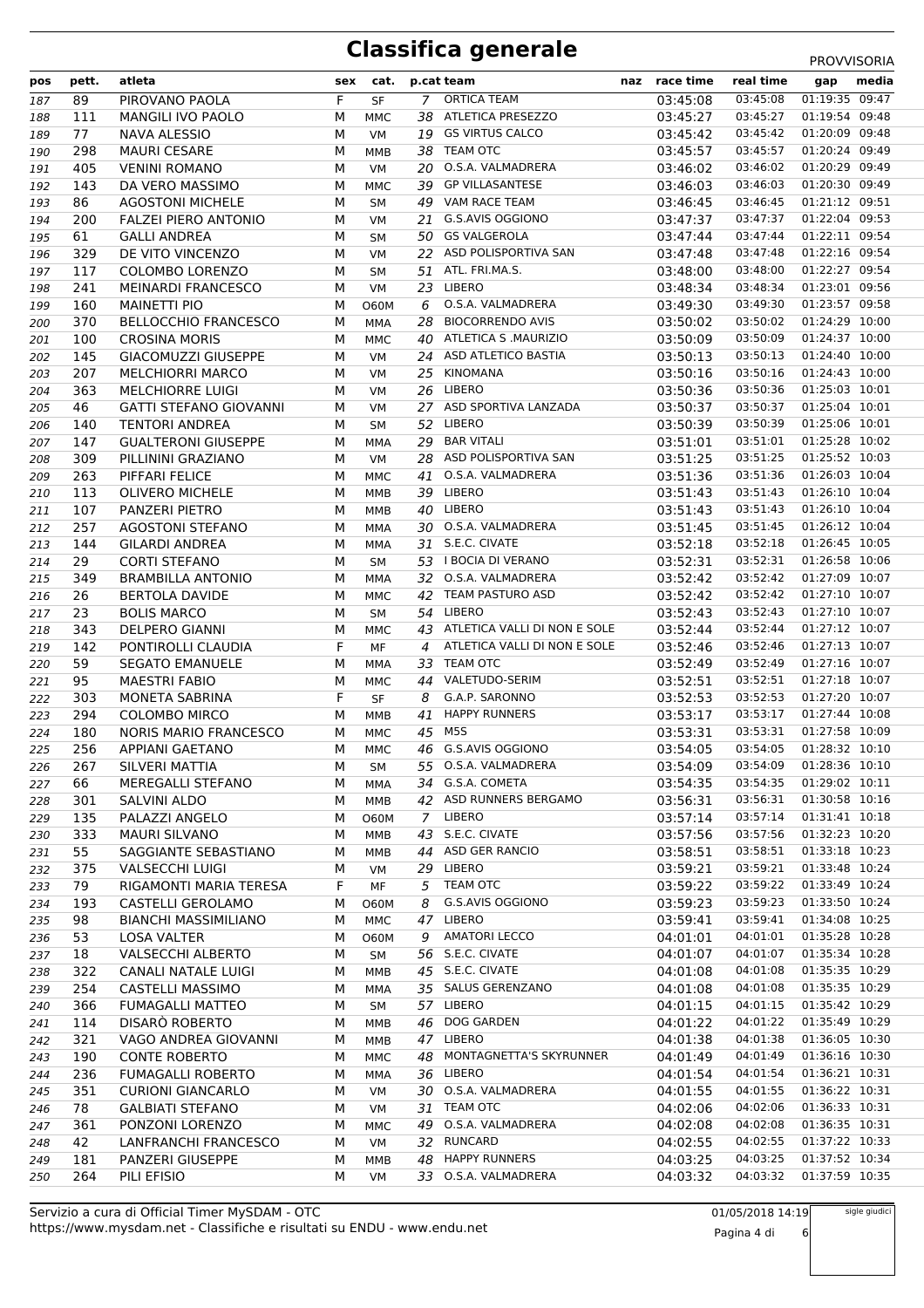| pos | pett. | atleta                              | sex | cat.        |                | p.cat team                                                   | naz | race time | real time | gap            | media |
|-----|-------|-------------------------------------|-----|-------------|----------------|--------------------------------------------------------------|-----|-----------|-----------|----------------|-------|
| 251 | 167   | RECALCATI MARIO NICOLA              | М   | VM          |                | 34 RUNNERS DESIO                                             |     | 04:04:19  | 04:04:19  | 01:38:46 10:37 |       |
| 252 | 314   | <b>SALA STEFANO</b>                 | М   | <b>SM</b>   |                | 58 LIBERO                                                    |     | 04:04:35  | 04:04:35  | 01:39:02 10:38 |       |
| 253 | 201   | <b>CAMARINI ANGELO</b>              | М   | MMA         | 37             | TEAM PASTURO ASD                                             |     | 04:05:01  | 04:05:01  | 01:39:28 10:39 |       |
| 254 | 134   | <b>MICHELI MARCO</b>                | М   | <b>MMC</b>  | 50             | CARVICO SKYRUNNING                                           |     | 04:05:47  | 04:05:47  | 01:40:14 10:41 |       |
| 255 | 51    | <b>SACCHI MASSIMO</b>               | М   | VM          | 35             | <b>EVOLUTION SPORT TEAM</b>                                  |     | 04:06:04  | 04:06:04  | 01:40:31 10:41 |       |
| 256 | 345   | RIZZI LUCA MARIA                    | М   | <b>MMC</b>  | 51             | ASD RUNNERS BERGAMO                                          |     | 04:06:06  | 04:06:06  | 01:40:33 10:41 |       |
| 257 | 398   | <b>MOSCA MARCO</b>                  | М   | MMB         | 49             | <b>RUNCARD</b>                                               |     | 04:07:14  | 04:07:14  | 01:41:41 10:44 |       |
| 258 | 80    | <b>CENA STEFANIA</b>                | F   | MF          | 6              | AMATORI SPORT SERRAVALLE                                     |     | 04:07:14  | 04:07:14  | 01:41:41 10:44 |       |
| 259 | 63    | <b>BONFANTI LUCIANO</b>             | M   | VM          | 36             | G.S.AVIS OGGIONO                                             |     | 04:07:14  | 04:07:14  | 01:41:41 10:44 |       |
| 260 | 259   | PANZERI MATTIA                      | М   | MMA         |                | 38 LIBERO                                                    |     | 04:07:22  | 04:07:22  | 01:41:49 10:45 |       |
| 261 | 224   | <b>FUOCO VINCENZO</b>               | M   | VM          |                | 37 S.E.V. VALMADRERA                                         |     | 04:07:36  | 04:07:36  | 01:42:03 10:45 |       |
| 262 | 184   | <b>CAITI DINO</b>                   | М   | MMA         | 39             | SPARTACUS TRIATHLON LECCO                                    |     | 04:07:57  | 04:07:57  | 01:42:24 10:46 |       |
| 263 | 56    | COLOMBO MATTIA                      | М   | JM          | 6              | <b>RUNCARD</b>                                               |     | 04:08:03  | 04:08:03  | 01:42:30 10:47 |       |
| 264 | 295   | <b>VETTORELLO DAVIDE</b>            | М   | MMB         |                | 50 G.S.AVIS OGGIONO                                          |     | 04:08:31  | 04:08:31  | 01:42:58 10:48 |       |
| 265 | 170   | <b>BURATTI PAOLO</b>                | M   | VM          | 38             | TEAM PASTURO ASD                                             |     | 04:09:50  | 04:09:50  | 01:44:17 10:51 |       |
| 266 | 206   | <b>MASPERI VALERIO</b>              | М   | VM          |                | 39 G.S.AVIS OGGIONO                                          |     | 04:10:11  | 04:10:11  | 01:44:38 10:52 |       |
| 267 | 169   | <b>MAGGI PAOLO</b>                  | М   | MMA         |                | 40 S.E.C. CIVATE                                             |     | 04:10:13  | 04:10:13  | 01:44:40 10:52 |       |
| 268 | 112   | <b>CHIAPPA SILVIA</b>               | F   | MF          | $\overline{7}$ | <b>ALTITUDE RACE</b>                                         |     | 04:10:15  | 04:10:15  | 01:44:43 10:52 |       |
| 269 | 229   | PIZZAGALLI LUIGI                    | М   | <b>O60M</b> | 10             | <b>RUNCARD</b>                                               |     | 04:10:21  | 04:10:21  | 01:44:48 10:53 |       |
| 270 | 123   | <b>VILLA PAOLO</b>                  | М   | <b>SM</b>   | 59             | LIBERO                                                       |     | 04:11:03  | 04:11:03  | 01:45:30 10:54 |       |
| 271 | 339   | PANZERI DIEGO                       | М   | MMB         | 51             | RUNCARD                                                      |     | 04:11:50  | 04:11:50  | 01:46:17 10:56 |       |
| 272 | 402   | <b>SELVINI FABIO</b>                | М   | MMC         |                | 52 A.S.D.ARIES COMO ATHLETIC                                 |     | 04:12:18  | 04:12:18  | 01:46:45 10:58 |       |
| 273 | 316   | <b>FIORENCIS DARIO</b>              | M   | MMA         | 41             | TEAM 3 ESSE                                                  |     | 04:14:00  | 04:14:00  | 01:48:27 11:02 |       |
| 274 | 27    | RONCHETTI MICHELE                   | М   | MMB         | 52             | LIBERO                                                       |     | 04:14:23  | 04:14:23  | 01:48:50 11:03 |       |
| 275 | 208   | <b>MAGNANI GIORGIO</b>              | М   | VM          |                | 40 ATLETICA MUGGIÒ                                           |     | 04:14:49  | 04:14:49  | 01:49:16 11:04 |       |
| 276 | 381   | RAVASIO JVAN                        | М   | MMA         | 42             | CARVICO SKYRUNNING                                           |     | 04:15:35  | 04:15:35  | 01:50:02 11:06 |       |
| 277 | 177   | <b>VILLA RICCARDO</b>               | М   | VM          | 41             | O.S.A. VALMADRERA                                            |     | 04:15:49  | 04:15:49  | 01:50:16 11:07 |       |
| 278 | 152   | <b>BUTTI IVANO</b>                  | М   | MMC         |                | 53 O.S.A. VALMADRERA                                         |     | 04:16:28  | 04:16:28  | 01:50:55 11:09 |       |
| 279 | 185   | <b>MACCHETTI DANIELA</b>            | F   | MF          | 8              | <b>RUNCARD</b>                                               |     | 04:16:29  | 04:16:29  | 01:50:56 11:09 |       |
| 280 | 108   | POZZOLI ROBERTO                     | M   | MMB         | 53             | G.S.A. COMETA                                                |     | 04:16:45  | 04:16:45  | 01:51:13 11:09 |       |
| 281 | 280   | CASTELLETTI MAURIZIO                | М   | MMC         |                | 54 G.S.A. COMETA                                             |     | 04:16:45  | 04:16:45  | 01:51:13 11:09 |       |
| 282 | 60    | <b>FUMAGALLI EMILIO</b>             | М   | <b>MMC</b>  | 55             | ASD FALCHI LECCO                                             |     | 04:16:47  | 04:16:47  | 01:51:14 11:09 |       |
| 283 | 120   | <b>DEMATTEIS GIAMPIERO</b>          | М   | MMC         | 56             | DURBANO GAS ENERGY                                           |     | 04:16:55  | 04:16:55  | 01:51:22 11:10 |       |
| 284 | 297   | <b>GIRONI ANDREA</b>                | М   | VM          | 42             | @TLETICA MEDA                                                |     | 04:17:08  | 04:17:08  | 01:51:35 11:10 |       |
| 285 | 335   | TONELLO ANDREA                      | М   | <b>SM</b>   | 60             | <b>RUNCARD</b>                                               |     | 04:17:16  | 04:17:16  | 01:51:43 11:11 |       |
| 286 | 22    | <b>LUCCI RAFFAELE</b>               | М   | MMB         | 54             | G.S.AVIS OGGIONO                                             |     | 04:18:45  | 04:18:45  | 01:53:12 11:14 |       |
| 287 | 364   | <b>CORTI MAURO</b>                  | М   | <b>O60M</b> |                | 11 AS PREMANA                                                |     | 04:19:01  | 04:19:01  | 01:53:29 11:15 |       |
| 288 | 338   | <b>CAMPANER MATTEO</b>              | М   | MMC         |                | 57 SPORT CLUB LIBERTAS SESTO                                 |     | 04:19:12  | 04:19:12  | 01:53:40 11:16 |       |
| 289 | 281   | <b>INVERNIZZI GIANLUCA</b>          | М   | MMB         |                | 55 G.S.AVIS OGGIONO                                          |     | 04:19:51  | 04:19:51  | 01:54:18 11:17 |       |
| 290 | 87    | <b>GIULIVI ARNALDO</b>              |     |             |                | M O60M 12 ROAD RUNNERS CLUB 04:20:18 04:20:18 01:54:45 11:19 |     |           |           |                |       |
| 291 | 277   | <b>COLOMBO DANIELE</b>              | М   | VM          |                | 43 AMATORI LECCO                                             |     | 04:20:39  | 04:20:39  | 01:55:06 11:19 |       |
| 292 | 214   | <b>FACCHIN ISAAC</b>                | м   | SM          | 61             | <b>GEFO KTEAM</b>                                            |     | 04:23:36  | 04:23:36  | 01:58:03 11:27 |       |
| 293 | 68    | AMATO SABRINA                       | F   | SF          | 9              | LIBERO                                                       |     | 04:23:36  | 04:23:36  | 01:58:03 11:27 |       |
| 294 | 350   | <b>CORTI MASSIMO</b>                | М   | 060M        | 13             | O.S.A. VALMADRERA                                            |     | 04:24:15  | 04:24:15  | 01:58:43 11:29 |       |
| 295 | 346   | PAGETTI ELIGIO                      | М   | 060M        | 14             | <b>CUS PRO PATRIA MILANO</b>                                 |     | 04:24:19  | 04:24:19  | 01:58:46 11:29 |       |
| 296 | 240   | <b>GILARDONI FULVIO</b>             | м   | MMB         |                | 56 RUNCARD                                                   |     | 04:24:40  | 04:24:40  | 01:59:07 11:30 |       |
| 297 | 249   | SAMPIETRO FILIPPO                   | М   | VM          | 44             | ATLETICA TRIANGOLO LARIANO                                   |     | 04:24:53  | 04:24:53  | 01:59:20 11:30 |       |
| 298 | 85    | <b>ZUCCHINALI ROBERTO</b>           | М   | VM          | 45             | ASD RUNNERS BERGAMO                                          |     | 04:25:22  | 04:25:22  | 01:59:49 11:32 |       |
| 299 | 154   | <b>CORTI DANIELE</b>                | М   | MMA         | 43             | O.S.A. VALMADRERA                                            |     | 04:25:33  | 04:25:33  | 02:00:00 11:32 |       |
| 300 | 38    | PANZERI LORENZO                     | М   | VM          | 46             | G.S.AVIS OGGIONO                                             |     | 04:25:44  | 04:25:44  | 02:00:11 11:33 |       |
| 301 | 130   | <b>BARBIERI MARIA CRISTINA</b>      | F.  | МF          | 9              | ASD LUPI D'APPENNINO                                         |     | 04:25:56  | 04:25:56  | 02:00:23 11:33 |       |
| 302 | 110   | TAGLIABUE GIOVANNI                  | М   | 060M        |                | 15 P.US.ACLI GIURIATI P.                                     |     | 04:26:56  | 04:26:56  | 02:01:23 11:36 |       |
| 303 | 209   | LATTUADA ROBERTO                    | м   | MMA         | 44             | TEAM 3 ESSE                                                  |     | 04:26:58  | 04:26:58  | 02:01:25 11:36 |       |
| 304 | 231   | <b>GUZZETTI LAMBERTO</b>            | М   | VM          | 47             | TEAM 3 ESSE                                                  |     | 04:26:58  | 04:26:58  | 02:01:26 11:36 |       |
| 305 | 268   | <b>VITELLI MASSIMO</b>              | М   | MMC         |                | 58 O.S.A. VALMADRERA                                         |     | 04:27:14  | 04:27:14  | 02:01:41 11:37 |       |
| 306 | 57    | <b>BIFFI LUIGI</b>                  | М   | MMB         |                | 57 RUNCARD                                                   |     | 04:27:44  | 04:27:44  | 02:02:11 11:38 |       |
| 307 | 331   | <b>VANALLI FLAVIO</b>               | М   | SM          | 62             | RUNCARD                                                      |     | 04:27:48  | 04:27:48  | 02:02:15 11:38 |       |
| 308 | 146   | <b>BORRELLI FREDERIC</b>            | М   | MMA         | 45             | TRITALY                                                      |     | 04:31:09  | 04:31:09  | 02:05:37 11:47 |       |
| 309 | 148   | PONTI ALESSANDRO                    | М   | MMB         | 58             | TRITALY                                                      |     | 04:31:10  | 04:31:10  | 02:05:37 11:47 |       |
| 310 | 19    | RAVOT VITTORIO                      | М   | O60M        | 16             | RUNCARD                                                      |     | 04:31:34  | 04:31:34  | 02:06:01 11:48 |       |
| 311 | 92    | <b>GATTINONI RUBEN</b>              | М   | MMC         |                | 59 S.E.V. VALMADRERA                                         |     | 04:32:00  | 04:32:00  | 02:06:27 11:49 |       |
| 312 | 312   | <b>TONETTI MASSIMO</b>              | М   | VM          | 48             | G.S.A. COMETA                                                |     | 04:32:06  | 04:32:06  | 02:06:33 11:49 |       |
| 313 | 225   | STROPENI OSVALDO                    | М   | O60M        | 17             | S.E.V. VALMADRERA                                            |     | 04:32:07  | 04:32:07  | 02:06:35 11:49 |       |
| 314 | 188   | PIOLI ALESSANDRO<br><b>GIOVANNI</b> | М   | MMA         | 46             | ROAD RUNNERS CLUB MILANO                                     |     | 04:32:48  | 04:32:48  | 02:07:15 11:51 |       |

Pagina 5 di 6

sigle giudici